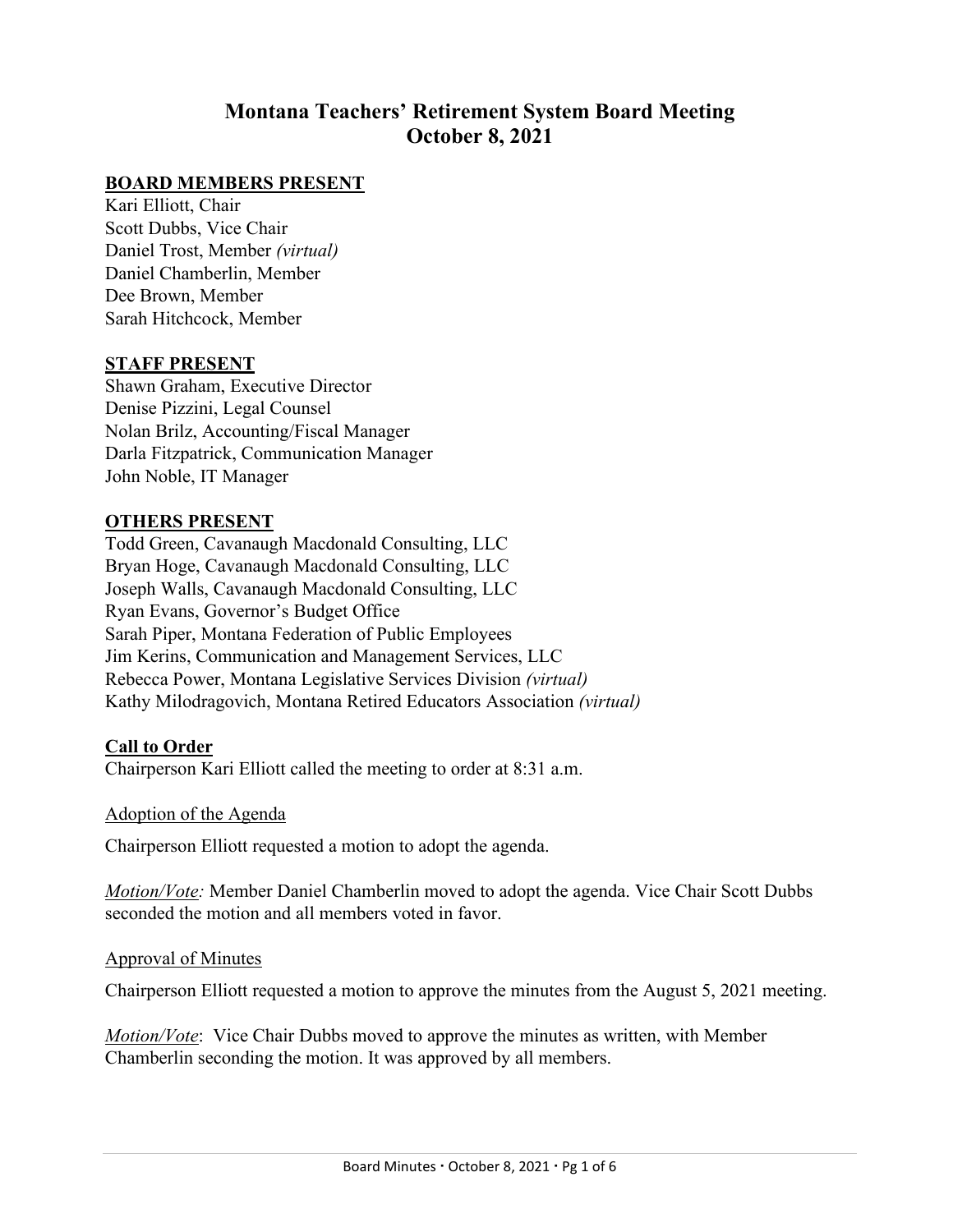# **Public Comment on Board Related Items**

Chairperson Elliott provided an opportunity for members of the public to comment on any public matter not on the agenda and within the jurisdiction of the Board. Sarah Piper of the Montana Federation of Public Employees (MFPE) thanked TRS staff for participating in preretirement workshops around the state and for developing an introductory video that helps to educate attendees about the retirement system.

Chairperson Elliott then welcomed two new board members, Dee Brown of Hungry Horse and Sarah Hitchcock of Glasgow. Ryan Evans of the Governor's budget office also introduced himself.

# **Actuarial Valuation**

Todd Green of the actuarial firm Cavanaugh Macdonald introduced the firm's two actuaries for TRS, Bryan Hoge and Joseph Walls. Mr. Hoge, an experienced actuary who was recently added to the TRS team, explained that the purpose of an actuarial valuation is to choose a point in time at which to measure the assets and liabilities of the retirement system. The actuaries perform the valuation as of July 1 each year to provide a consistent date for comparison.

Mr. Hoge reviewed the basic retirement funding equation,  $C+I = B+E$ . For a pension to meet all current and future obligations to its members, the money coming in (contributions and investment income) must offset the money going out (benefit payments and expenses). Typically, investment earnings cover about 70% of pension costs. For FY 2021, TRS saw a 27.73% market rate of return, which is much higher than the actuarially assumed rate of return (7.50%) and which offsets a low market rate of return (2.72%) the previous year. As of July 1, 2021, TRS is 71.43% funded, up from 68.63% on July 1, 2020, and the amortization period has decreased from 29 to 24 years.

The actuaries answered several questions from the Board and stated they are scheduled to perform an experience study for TRS this year, in which they will examine TRS data for the last five years, compare assumptions to actual experience, and make recommendations to the Board as to whether the actuarial assumptions used for predicting future costs should be revised.

# Public Comment

There was no comment.

*Motion/Vote:* Chairperson Elliott requested a motion to adopt the July 1, 2021 actuarial valuation results. Member Chamberlin moved to adopt the results, and Vice Chair Dubbs seconded it. All members except Member Brown voted in favor, and the motion carried.

# **Executive Director's Report**

# Executive Summary – Staff and Operations Update

Executive Director Shawn Graham reported that as of September 7, 2021, all staff transitioned back to working in the office full time and TRS benefit officers have resumed in-person meetings with members. Staff who must work remotely, such as due to a positive Covid test, can easily do so using State-issued laptop computers with Virtual Private Network (VPN) access.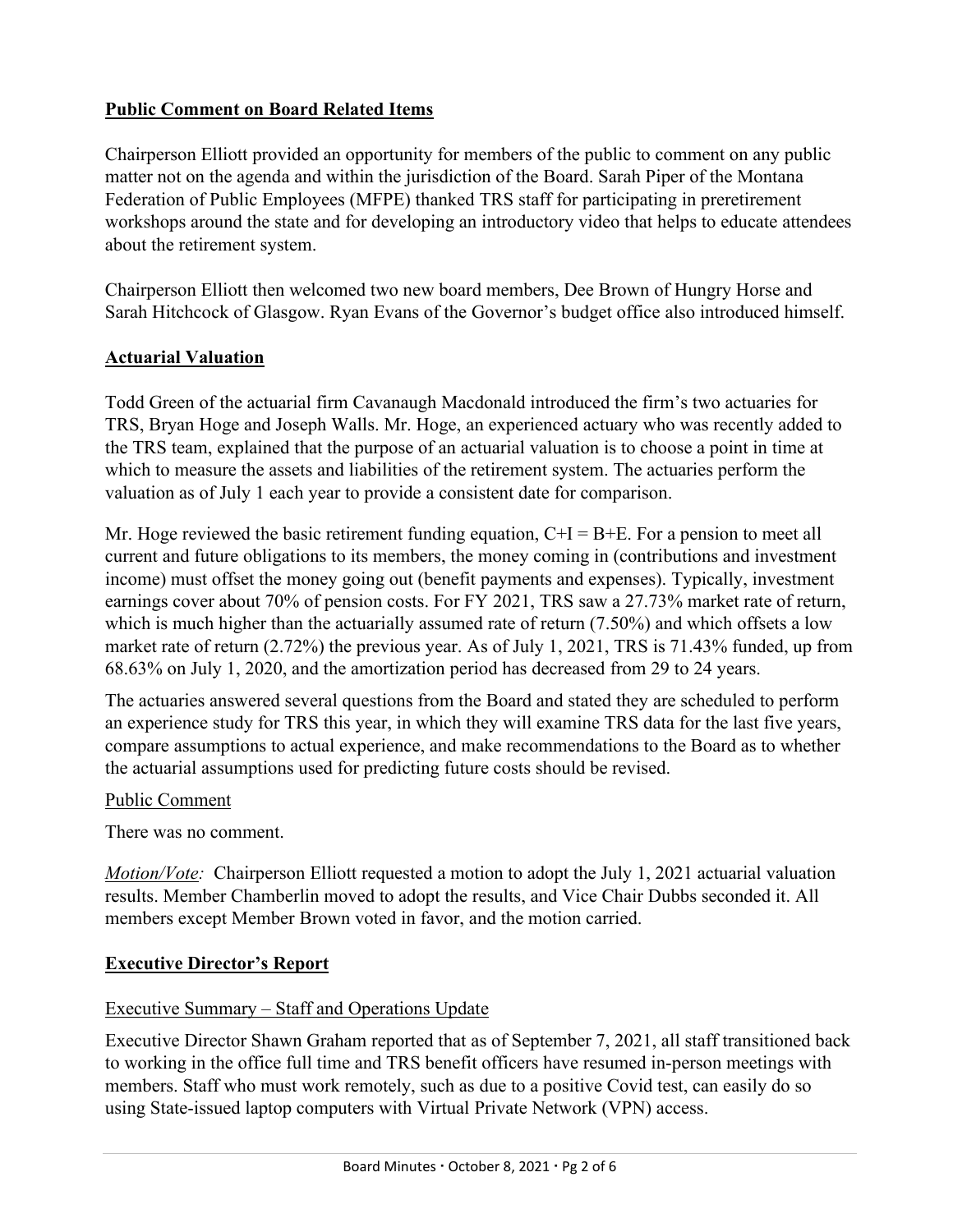TRS hired Alyson Russell in July to fill the vacant Retired Payroll technician and she is doing very well. The newly created auditor position was advertised in August, but only three applications were received and none of the applicants had the desired qualifications and auditing experience. The posting was removed temporarily but the position will be readvertised in a few weeks.

Hiring an auditor is a Board priority, and while the position will perform some internal auditing of TRS business practices, it will focus primarily on TRS employers to help ensure they accurately report employees to either TRS or the Public Employees' Retirement System (PERS) as appropriate. This will be done in coordination with the auditor at the Montana Public Employees' Retirement Administration (MPERA) to avoid duplication of effort.

# Public Comment

There was no comment.

# **Administrative Business**

### Investment Report

Mr. Graham provided an update on behalf of Jeff Greenfield, who previously was the TRS Board representative for the Board of Investments (BOI). The Summary of Positions and Returns shows a strong net return of 2.28% on TRS investments for the month of August 2021. Mr. Graham noted that TRS total assets were less than \$3 billion in October 2013 and now exceed \$5 billion, thanks to strong market returns over that eight-year period. The return since inception (July 1, 1994) is 8.24%, surpassing the actuarially assumed rate of return of 7.50%.

Chairperson Elliott asked how Mr. Greenfield's seat on the BOI board will be filled. Mr. Graham explained the Governor's office will appoint a new representative from the TRS Board. Members Trost, Chamberlin, and Brown all expressed interest.

### Financial Statements and Budget Reports

Nolan Brilz, TRS Accounting and Fiscal Manager, reviewed the budget and financial statements as of August 31, 2021. The most notable changes compared to August 31, 2020 are the increase in investment income and the sale of the old TRS building in late 2020. To provide context for new members, the group discussed the benefits of renovating and selling that building and explained why finding better office space for TRS staff had been a Board priority in recent years.

Mr. Brilz reported that withdrawals are significantly higher this year compared to last year due to the ongoing effort to contact non-vested members who terminated TRS-reportable employment several years ago and encourage them to request a refund of the member contributions they have on account with TRS, plus interest. He then reviewed the TRS budget report as of August 31, 2021, described each expense category, and answered questions about staffing, salaries, and benefits.

# NAPPA Report

Denise Pizzini, TRS Chief Legal Counsel, attended the National Association of Pension Plan Attorneys (NAPPA) Legal Education Conference in June, which was held virtually this year. The conference provides invaluable education for pension attorneys including IRS qualification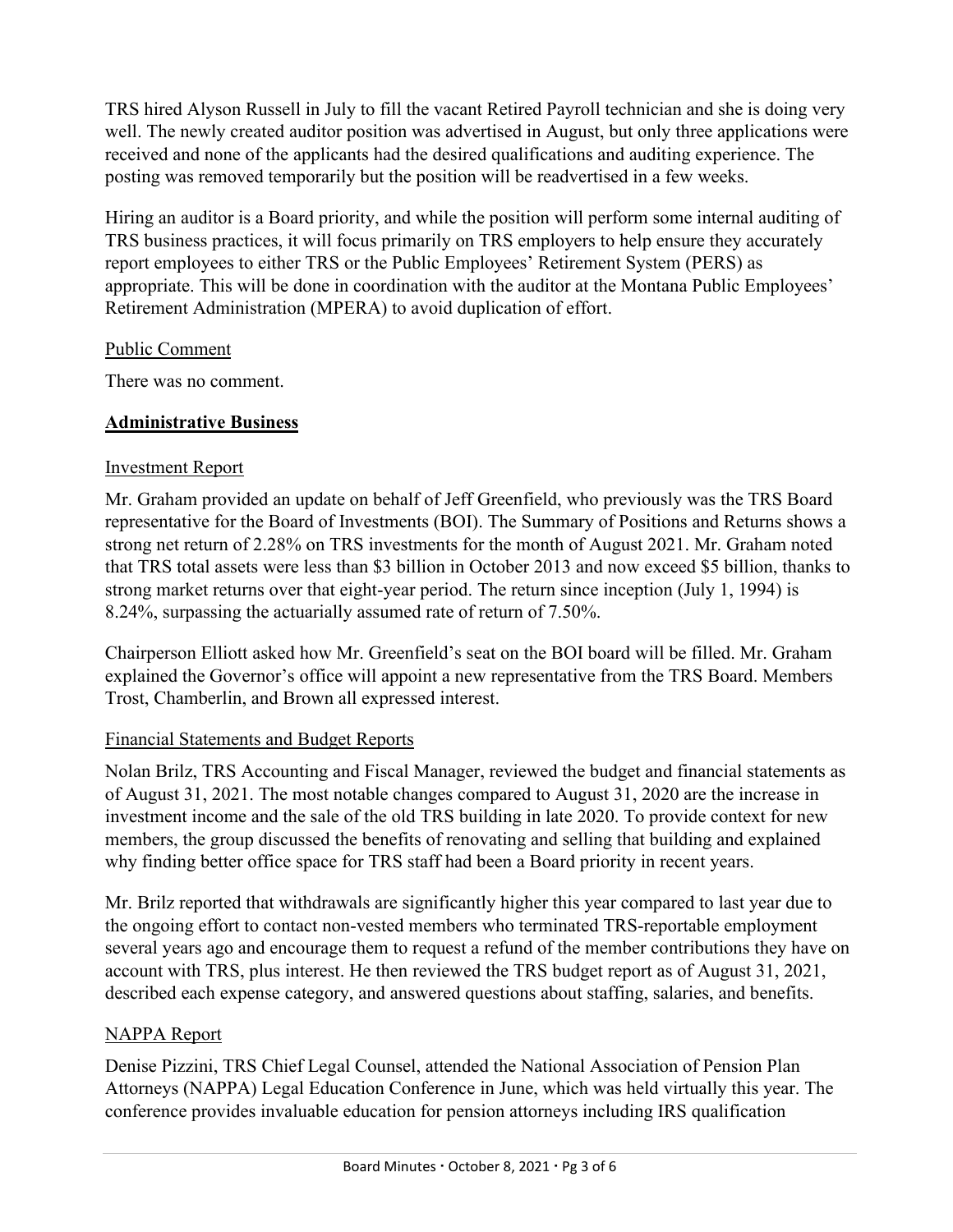standards and plan administration requirements. Ms. Pizzini said this year's conference provided valuable information regarding plan governance standards and practice, including the need to have a strong funding and benefits policy, and reminded the Board its funding and benefits policy has been identified by peer review actuaries as among the best they've reviewed.

### Tentative 2022 Meeting Dates

Chairperson Elliott asked members of the Board to review the tentative 2022 meeting dates of February 18, May 6, August 5, October 7, and December 2. There were no known conflicts.

# Public Comment

There was no public comment.

# Next Meeting

The next meeting will be held Thursday, December 2, 2021.

# **Strategic Planning**

# Finalize 2021 Strategic Planning Summary and Commitment Worksheet

Jim Kerins of Communication and Management Services (CMS) joined the meeting to review the draft 2021 Strategic Planning Summary and Commitment Worksheet developed at the August 5, 2021 meeting. Mr. Kerins provided an overview of the planning process and described how results from stakeholder, staff, board, and member surveys are used to guide future efforts. He then reviewed the goals and objectives listed in the draft commitment worksheet and described how progress will be measured. Chairperson Elliott commented on the value of the commitment worksheet as a tool for evaluating Mr. Graham's performance each year.

Board training is one item listed on the commitment worksheet. Mr. Graham, Vice Chair Dubbs, and Chairperson Elliott shared their experience attending National Council of Teacher Retirement (NCTR) conferences and they encouraged new members of the Board to attend a future event. Member Brown requested the addition of a glossary of acronyms to the summary document for NCTR and other organizations.

Mr. Kerins will forward the changes made in this meeting to Mr. Graham for final confirmation. Once finalized, the Strategic Planning Summary and Commitment Worksheet will be posted publicly on the TRS website and Mr. Graham will give a progress report at each Board meeting.

### Public Comment

Sarah Piper stated that MFPE appreciates the Board and staff's attention to their fiduciary duties.

# **Board Training**

At the request of Member Brown, Chairperson Elliott asked each Board member as well as Mr. Graham and Ms. Pizzini to introduce themselves and share some background information before proceeding with Board training.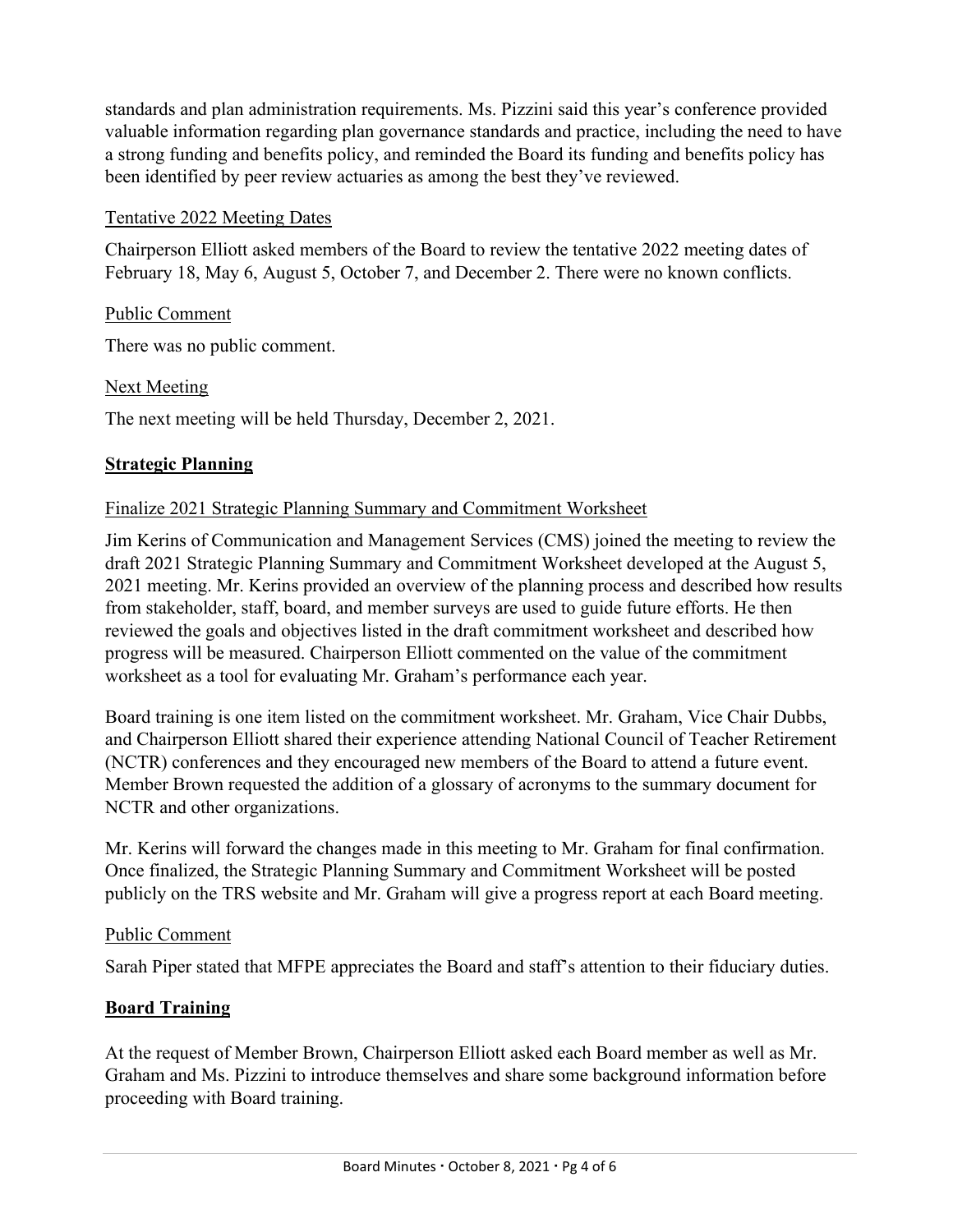# Fiduciary Training

Ms. Pizzini provided each member a copy of an updated Board Member Per Diem Election form and answered questions about the rules for reimbursement. She then reviewed key sections of *Fiduciary Duties* and *Avoiding Conflicts of Interest* documents and noted there are links to these in the recently revised Board Orientation manual for members who may wish to revisit them.

Ms. Pizzini briefly discussed each fiduciary duty and reminded the Board that more in-depth training on ethics and avoiding conflicts of interest will be conducted at a future Board meeting.

### Public Comment

There was no comment.

### **Applications and Benefit Adjustments**

Mr. Graham reviewed the board report for the five-month period April 1 – August 31, 2021 and stated this is the time of year in which the bulk of retirement applications are received. TRS staff processed 496 applications for early, regular, survivorship, or disability retirement in that timeframe, with the majority of retirements having taken effect June 1 or July1, 2021.

### **Legal Counsel's Report**

#### Summary of Legal Issues

Ms. Pizzini reported that TRS currently has no contested case matters. For the benefit of new Board members, she provided an overview of how contested case matters are conducted and explained that outside counsel is engaged to advise the Board on such matters. The Legal Counsel's report typically provides a status of contested cases rather than a review of all aspects of Ms. Pizzini's role as TRS legal counsel; however, that can change if the Board so desires.

### **Election of Officers**

### Election of Chair and Vice Chair

*Motion/Vote:* Member Chamberlin moved to retain Kari Elliott as Chairperson and Scott Dubbs as Vice Chair. Member Brown seconded the motion, and it was approved unanimously.

### Committee Appointments

The Budget and Audit Committee is currently Dan Trost and Dan Chamberlin. Chairperson Elliott currently is on the Personnel and Policy Committee and Vice Chair Dubbs is on the Legislation and Litigation Committee. New members were asked their preference for committee appointments.

*Motion/Vote:* Member Chamberlin made a motion to retain Members Trost and Chamberlin on the Budget and Audit Committee; to add Member Hitchcock to the Personnel and Policy Committee; and to add Member Brown to the Legislation and Litigation Committee. Vice Chair Dubbs seconded the motion, which was approved by all members.